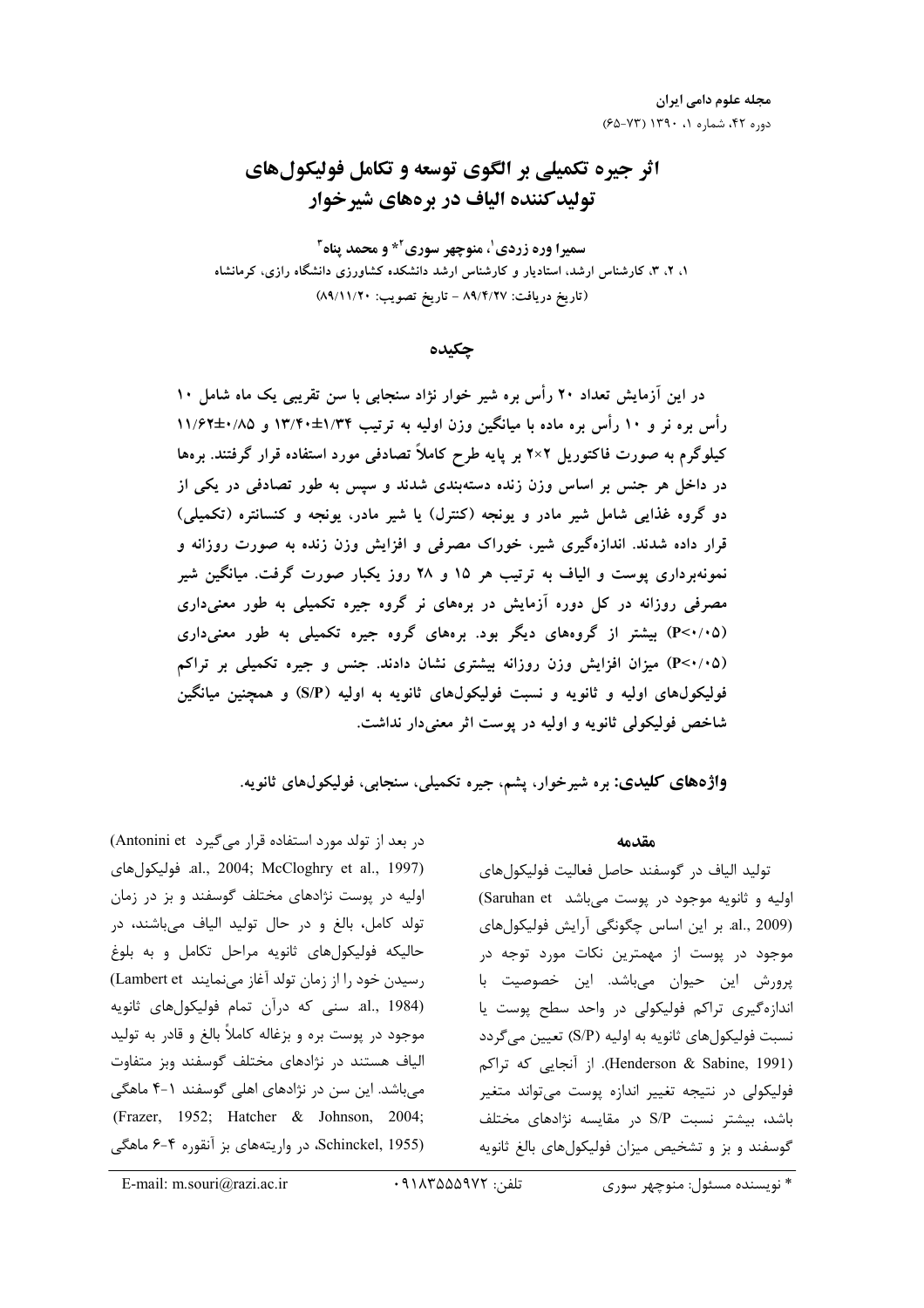(Dreyer & Marin Cowits, 1976)، در بزهای توليدكننده كشمير ۴−۵ ماهگي (Parry et al., 1992) و در بز مرخوز ۱۶-۱۴ هفتگی (Darvishi et al., 2007) گزارش شده است. تعداد فولیکولهای اولیه بعد از تولد افزایش نمی یابد و هر تغییری در تراکم فولیکولهای اولیه بعد از تولد در نتیجه انبساط و توسعه پوست است (Harris et al., 1994; Russel, 1995). اما تعداد فولیکولهای ثانویه بعد از تولد نیز افزایش یافته که این افزایش در نژادها و گونههای مختلف متفاوت میباشد. از مهمترین عوامل مؤثر بر توسعه و تکامل فولیکولهای موجود در پوست گوسفند و بز و همچنین کمیت و كيفيت الياف توليدي در زمان بلوغ، تغذيه مادر در طول دوره آبستنی و در ابتدای سن نوزاد گزارش شده است .(Russel, 1995).

نتايج مطالعات صورت گرفته در اين مورد نشان میدهد که بهبود شرایط تغذیهای در طول ماه آخر آبستنی مادر و سن شیر خوارگی نوزاد سبب افزایش توسعه و تراکم فولیکولهای ثانویه در گوسفند .Frazer) (1954 و بز آنقوره (Reis & Sahlu, 1994) میگردد. این نوع اثر در زمان بلوغ بر میزان پشم تولیدی در گوسفند (Reis et al., 1992) و موهر در بز آنقوره Shahjalal et) al., 1992; Souri et al., 1998) مشاهده شده است. در صورتی که شرایط بهبود تغذیهای هیچ پاسخ قابل ملاحظهای را در تغییر کمیت و کیفیت الیاف تولیدی توسط بزهای تولیدکننده کشمیر (بزهای فصلی) در پی (Souri et al., 1998; Sumner & Bigham, نداشته است (1993. تحقيقات انجام شده قابل دسترس بر روى خصوصیات فولیکولی در پوست گوسفند و بز در کشور ما بسیار اندک است. این کمبود بخصوص در زمینه مطالعات مربوط به اثر تغذیه بر چگونگی توسعه، تکامل و بلوغ يشم بيشتر احساس مي شود. لذا هدف از انجام اين آزمایش تعیین اثر استفاده از یک جیره تکمیلی در دوران شیرخوارگی بر خصوصیات فولیکولی پوست و کمیت و کیفیت الیاف تولیدی در برههای نر و ماده گوسفند سنجابی بود. در این ارتباط عملکرد رشد حیوان نیز به منظور مطالعه تغییرات اندازه بدن که ارتباط نزدیکی با قدرت تولید پشم حیوان میتواند داشته باشد، مورد توجه قرار گرفت.

## مواد و روشها

این آزمایش در ایستگاه پرورش گوسفند و بز دانشکده کشاورزی دانشگاه رازی در کرمانشاه (۳۴ درجه و ۱۸ دقیقه عرض شمالی و ۴۷ درجه و ۳ دقیقه طول شرقی) از اوایل اسفند ۱۳۸۷ تا اواخر خرداد ماه ۱۳۸۸ انجام شد.

## دام و طرح آزمایش

در این آزمایش تعداد ۲۰ راس بره سنجابی با سن تقریبی یک ماه (زایش بهاره) شامل۱۰رأس نر و ۱۰رأس ماده با میانگین وزن زنده به ترتیب ۱۳/۴۰±۱۳/۴۰ و ۱۱/۶۲±۰/۸۵۸ کیلوگرم مورد استفاده قرار گرفت. برهها در ابتدای آزمایش از مادران خود جدا شدند و در داخل هر جنس بر اساس وزن زنده به دو بلوک تقسیم شدند. سپس به طور تصادفی از سن یک ماهگی در یکی از دو گروه غذایی قرار گرفتند (در هر گروه غذایی شامل ۵ رأس نر و ۵ رأس ماده). جيره غذايي براي گروه اول (کنترل) شامل شیر مادر و دسترسی آزاد به یونجه و برای گروه دوم (تکمیلی) شامل شیر مادر، دسترسی آزاد به یونجه و کنسانتره در نظر گرفته شد. ماده متراکم مورد استفاده در جیره گروه دوم شامل ذرت، کنجاله سویا و جو با غلظت انرژی خام و پروتئین خام به ترتیب ۴/۵۲ مگاکالری و ۱۶۰ گرم به ازاء هر کیلوگرم ماده خشک جیره بود. به منظور اندازهگیری شیر مصرفی، هر بره در دو نوبت صبح و بعدازظهر به مدت یک ساعت با مادر خود همراه و قبل و بعد از همراهی، با ترازوی دقیق وزن زنده حیوان اندازهگیری شد. مابقی اجزای جیره روزانه پس از خوردن شیر در آخورهای جداگانه برای هر گروه، به طور جمعی قرار داده شد و در پایان هر هفته باقیمانده خوراک توزین و نمونهبرداری گردید. ترکیب شیمیایی اجزای جیره مورد استفاده در جدول ۱ آورده شده است.

### نمونەبردارى پوست

برای اندازهگیری تراکم فولیکولهای ثانویه و اولیه و همچنین نسبت S/P، نمونهبرداری از پوست با وسعت یک سانتی متر مربع از قسمت میانی پهلوی سمت راست ۱۰۵ تا ۱۰۵) (Antonini et al., 2004) از سن ۳۰ تا ۱۰۵ روزگی به فاصله هر ۱۵ روز یکبار صورت گرفت. برای این منظور ابتدا محل مورد نظر با استفاده از ماشین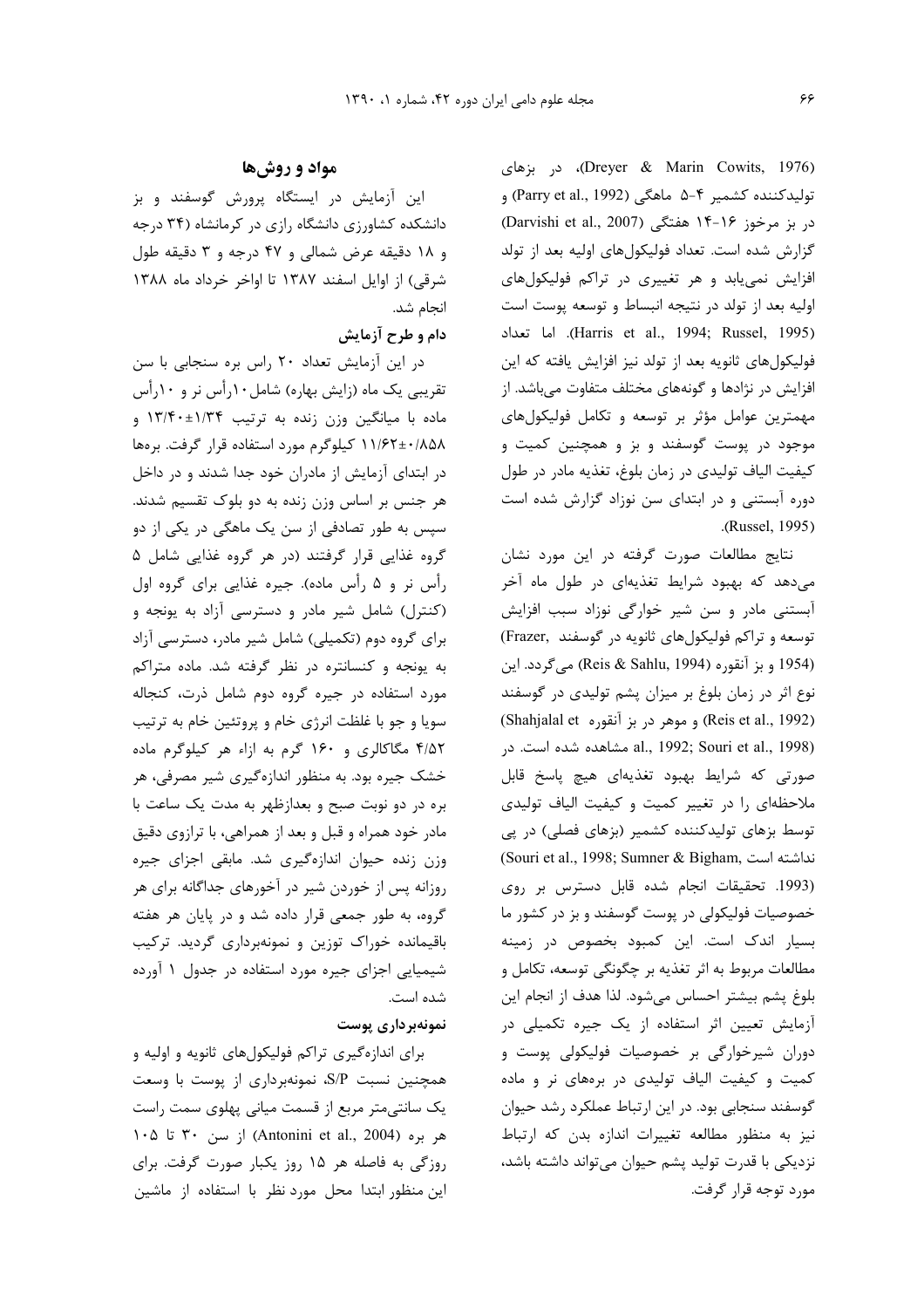| بعون التربيب سيسيني بنيرد                |             |             |                 |               |             |  |  |  |  |
|------------------------------------------|-------------|-------------|-----------------|---------------|-------------|--|--|--|--|
| انرژی خام (مگاکالری برکیلو گرم ماده خشک) | پروتئين (٪) | خاكستر (٪)  | چربی (٪)        | ماده خشک (٪)  | عنوان       |  |  |  |  |
| ۵                                        | ۶۱۲         | $f/\lambda$ | $\Delta/\Delta$ | ۱۹/۴          | شير         |  |  |  |  |
| ۴۱۴                                      | ۱۲۱۱        | ۲/۷         | ۱/۴             | 97/2          | جو          |  |  |  |  |
| ۴۱۵                                      | $8/\lambda$ | ۱۳          | ۵               | $\lambda$ 9/9 | ذ, ت        |  |  |  |  |
| Y/Y                                      | 57/7        | 9/9         | ۱۱۴             | 97/T          | كنجاله سويا |  |  |  |  |
| ۳/۳                                      | Y/2         | 시시          | $\cdot$ /9      | 97/9          | يونجه       |  |  |  |  |

حدول ١- تركيب شيميايي حيره

مخصوص تراشیده شد و پس از ضدعفونی و ایجاد بیحسی موضعی (تزریق ۰/۵ میلی لیتر لیدوکائین ۱٪)، نمونهبرداری بوسیله ترفاین انجام شد. نمونههای برداشت شده بلافاصله در ظروف جداگانه حاوی محلول فرمالین بافر ۱۰٪ به منظور تثبیت قرار گرفتند. نمونه های پوست در آزمایشگاه پس از تثبیت در محلول فرمالین ٣٧٪ حاوى فسفات مونوسديك و فسفات دى سديك با استفاده از دستگاه خودکار هیستوکینت (histokinete) در طی مراحل آبگیری و شفاف کردن آنها با الکل اتیلیک و گزیلل عملآوری شدند. سپس در مرحله قالب گیری، نمونهها پس از آغشته شدن به پارافین به طور مجزا در قالب لوكهارت (Leukhardt) قرار داده شد، تا پس از اضافه کردن پارافین، عمل قالب گیری انجام گیرد. قالبها تا زمان برش در دمای ۲۰- درجه سانتی گراد قرار داده شدند. از قالبهای حاوی نمونه پوست برشهایی به قطر ۸ میکرون با استفاده از دستگاه میکروتوم تهیه و در محیط آبی با دمای ۵۰ درجه سانتیگراد بر روی لامهای آغشته به سفیده تخم مرغ و گلیسیرین (۱:۱) و چند دانه تیمول منتقل شدند. پس از خشک شدن لامها در گرمخانه ۴۵ درجه سانتیگراد به مدت یک شب، رنگآمیزی برشها به روش ساکپیک (Sacpic) انجام شد. شناسایی و شمارش فولیکولهای ثانویه و اولیه و ضمائم آنها با استفاده از میکروسکوپ آزمایشگاهی با بزرگنمایی ۱۰۰ صورت گرفت. تراکم فوليكولها در واحد سطح پوست با استفاده از يک عدسی مشبک میکروسکوپی تعیین گردید. در هر اسلاید تهیه شده ۱۲ گروه فولیکولی برای تعیین نسبت فولیکولهای ثانویه به اولیه مورد ملاحظه و شمارش قرار گرفت. سپس شاخص تعداد فولیکولی از رابطه زیر محاسبه شد (McCloghry et al., 1997):

<sup>۰/۷۰۴</sup>(وزن حیوانزنده) × تراکم فولیکولی = شاخص تعداد فوليكولى

#### کمیت و کیفیت الیاف تولیدی

نمونهبرداری از الیاف تولیدی برهها از روز ۲۸ بعد از تولد تا سن ۱۱۲ روزگی هر ۲۸ روز یکبار انجام گردید (Souri et al., 1998). برای این منظور در ناحیه میانی پهلوی سمت چپ هر بره سطحی به وسعت١٠ سانتی متر مربع توسط ماشین پشم چین برقی آزمایشگاهی تا سطح پوست برداشته گردید. سپس در پایان هر ۴ هفته با استفاده از یک قاب مربع ۵ سانتی مترمربع، سطح میانی ناحیه برداشت شده علامتگذاری و الیاف تولیدی آن توسط ماشین پشم چین برقی آزمایشگاهی تا سطح پوست تراشیده شد. الیاف جمعآوری شده از سطح مورد نظر برای هر بره با ترازوی دقیق توزین و سپس تا عملیات بعدی در کیسه در بسته نگهداری شد. در آزمایشگاه برای تعیین مقدار الیاف شسته شده، هر نمونه در آب گرم (۷۰ درجه سانتیگراد) شستشو داده شد و پس از خشک شدن در محيط آزمايشگاه مجددأ توزين گرديد. تعيين قطر الياف با استفاده از یک دستگاه میکروسکوپ با بزرگنمایی ۱۰۰X مجهز به عدسی مدرج صورت گرفت. برای این کار از هر نمونه الیاف شسته شده، قطر بیش از صد تار به طور تصادفی اندازهگیری شد. تجزیه و تحلیل آماری

دادههای به دست آمده به روش General GLM) (Linear Model به صورت فاکتوریل ۲×۲ (دو جیره و دو جنس) بر پایه طرح کاملاً تصادفی تجزیه و تحلیل شدند. برای این کار از نسخه ۱۶ نرم افزار آماری SPSS استفاده شد. در این طرح مجموع مربعات گروهها به سه جزء، هر یک با یک درجه آزادی تقسیم گردیدند که نتایج به شکل اثرات اصلی جیره تکمیلی و جنس و اثر متقابل آنها ارائه شد. براي مقايسه ميانگينها، آزمون چنددامنهای دانکن مورد استفاده قرار گرفت. اختلاف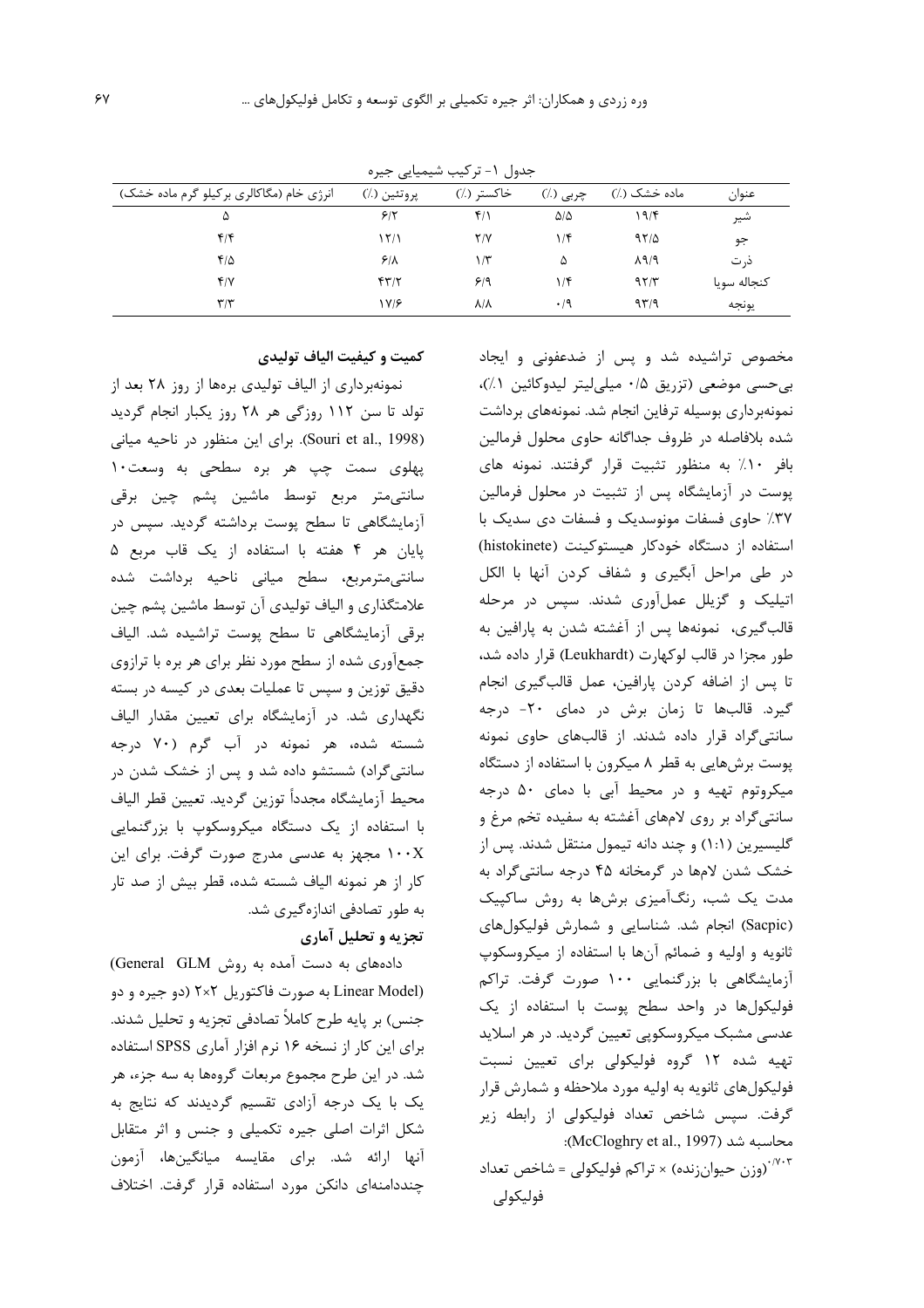معنی دار میانگین ها در سطوح P<۰/۰۵ و P<۰/۰۱ ثبت گر دید.

### نتايج

#### خوراک مصرفی و تغییرات وزن زنده

میانگین شیر مصرفی هر بره در گروه های آزمایشی مطابق با شیر تولیدی هر مادر در طول آزمایش ۶۰۰–۷۰۰ گرم در روز بود که از این نظر برههای نر در گروههای آزمایشی میانگین مصرف شیر بالاتری را نشان دادند. حداکثر شیر مصرفی در طول آزمایش در هفته ۴-۳ شیرواری میشها بود که مصادف با اوج شیرواری آنها میباشد پس از آن کاهش تدریجی تا هفته دوازدهم سن برەها مشاهده گرديد (شكل ۱).

میانگین ماده خشک و پروتئین خام شیر مصرفی برههای مورد آزمایش به ترتیب ۱۹/۴ و ۶/۲ درصد بود.

در بین گروههای آزمایشی برههای نر گروه دو بیشترین میانگین شیر مصرفی بر حسب وزن ظاهری را داشتند و ماده خشک مصرفی در برههای گروه تکمیلی بالاتر از برەهای گروه کنترل بود (جدول۲).

از آنجایی که خوراک روزانه در گروههای آزمایشی به استثناء شير مصرفي، به صورت گروهي ارائه گرديد، امکان بررسی آماری در این مورد وجود نداشت با این حال مقایسه ظاهری نشان میدهد که مصرف ماده خشک و پروتئین خام مصرفی توسط برهها در دو گروه غذایی دارای اختلاف بود. میانگین وزن زنده در سن یک ماهگی در جنس نر نسبت به جنس ماده بیشتر بود اما این اختلاف معنیدار نبود. اثر جیره غذایی بر میانگین وزن زنده در سن ۱۳۵ روزگی برهها معنیدار بود (P<・/۱) به طوری که برههای جیره تکمیلی نسبت به برههای جیره کنترل میانگین وزن زنده بالاتری داشتند



جدول ۲- اثر جیره تکمیلی و جنس بر میانگین ماده خشک مصرفی خوراک (گرم در روز) و افزایش وزن زنده (گرم در روز)  $\left( \text{SE} \pm \right)$ در برههای شیرخوار سنجابی (میانگین

|                    | كنترل                                                                                                                           |                                                                 | تكميلى                                                                 |                                                                                  | اثرات آزمايشى |           |            |
|--------------------|---------------------------------------------------------------------------------------------------------------------------------|-----------------------------------------------------------------|------------------------------------------------------------------------|----------------------------------------------------------------------------------|---------------|-----------|------------|
| عنوان              | نر                                                                                                                              | ماده                                                            |                                                                        | ماده                                                                             | جيره          | جنس       | جيره × جنس |
| وزن زنده (کیلوگرم) | $\gamma$ $\gamma$ / $\epsilon$ $\pm$ $\gamma$ / $\delta$ $\epsilon$ <sup>a</sup>                                                | $11/9 \pm 1/8 \lambda^a$                                        | $\frac{17}{7 \pm 175^a}$                                               | $\gamma \gamma / \gamma \pm \frac{1}{2}$                                         | <b>NS</b>     | <b>NS</b> | <b>NS</b>  |
| وزن نهایی(کیلوگرم) | $\gamma \gamma / \gamma \pm \gamma / \mathfrak{q} \cdot \mathfrak{c}$ $\gamma \gamma / \gamma \pm \gamma / \mathfrak{r} \gamma$ |                                                                 | $\mathfrak{f}\mathfrak{r}/\mathfrak{f}\pm 1/\Delta\mathfrak{q}^a$      | $\mathsf{r}\mathsf{r}/\mathsf{v}\pm\mathsf{1}/\mathsf{r}\mathsf{v}^{\mathsf{b}}$ | $***$         | $***$     | <b>NS</b>  |
| افزايش وزن زنده    | $\gamma$                                                                                                                        | $\mathcal{N} \cdot \mathcal{r} \pm \cdot / \cdot \mathcal{N}^c$ | $\mathbf{r} \cdot \mathbf{f} \pm \cdot / \cdot \cdot \cdot \mathbf{a}$ | $\gamma$                                                                         | $**$          | $**$      | <b>NS</b>  |
| شیر مصرفی(تازه)    | $547 + \Delta V / \cdot \cdot ^{ab}$                                                                                            | $\Delta \cdot \mathsf{f} \pm \mathsf{r} \cdot^c$                | $9A4 \pm 79^a$                                                         | $\Delta V f \pm 1 V / \cdot \cdot ^{bc}$                                         | <b>NS</b>     | $***$     | <b>NS</b>  |
| مصرف شير           | 19/8                                                                                                                            | 19/8                                                            | $Y \cdot / Y \cdot$                                                    | $\mathbf{Y} \cdot / \mathbf{V} \cdot$                                            |               |           |            |
| مصرف يونجه         | 519/7.                                                                                                                          | 519/7.                                                          | $\tau\tau\Delta/\gamma$ .                                              | $TT\Delta/F$                                                                     |               |           |            |
| مصرف كنسانتره      |                                                                                                                                 | $\overline{\phantom{a}}$                                        | $V\Delta \cdot$ /9.                                                    | $Y\Delta \cdot 19$ .                                                             |               |           |            |
| پروتئين خام مصرفي  | 179/5                                                                                                                           | ۱۳۶۱۴۰                                                          | $\lambda f/\lambda$ .                                                  | $\lambda f/\lambda$ .                                                            |               |           |            |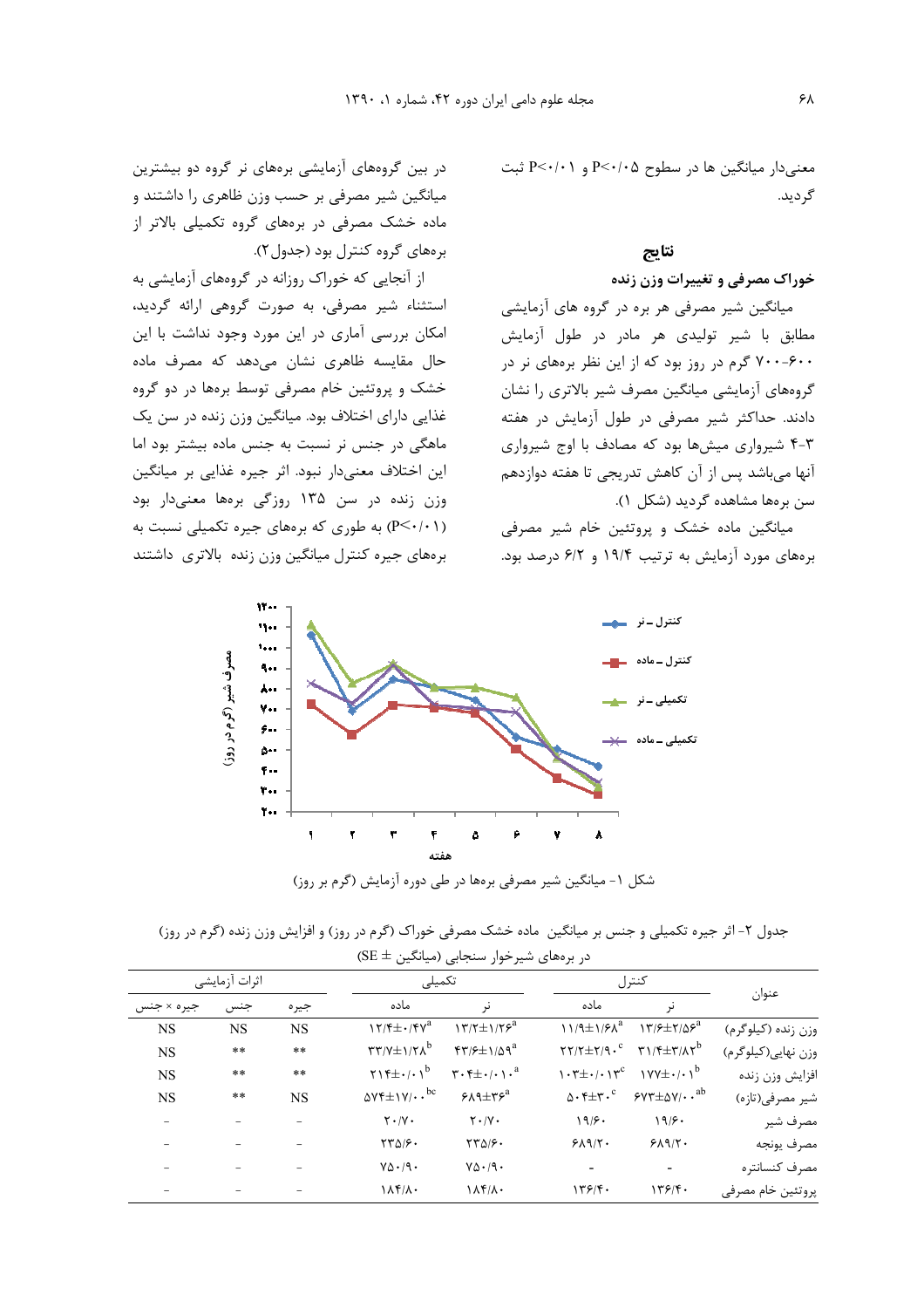همچنین اثر جنس بر میانگین وزن زنده در سن ۱۳۵ روزگی معنیدار بود (P<٠/٠١) به طوری که برههای نر نسبت به برههای ماده دارای میانگین وزن زنده بالاتری بودند. اثر متقابل جنس و جیره غذایی بر وزن زنده در سن ۱۳۵ روزگی معنیدار مشاهده نگردید.

## تراكم فوليكولي

اثر جيره غذايي و جنس بر تراكم فوليكولهاي اوليه در هیچ یک از مراحل نمونهبرداری معنیدار نبود. همچنین در مورد تراکم فولیکولهای ثانویه در پوست، اختلاف معنی داری بین دو جنس نر و ماده و گروههای تغذيهاي مشاهده نگرديد (جدول ٣).

نسبت S/P و شاخص فوليكولهاي اوليه و ثانويه

در نسبت S/P بین برههای دو گروه آزمایشی اختلاف معنیداری مشاهده نگردید (جدول۴). همچنین در این مورد بین برههای نر و ماده اختلاف معنیداری وجود نداشت. اثر جیره غذایی بر شاخص تعداد فولیکولهای اولیه و ثانویه در هیچیک از دورههای نمونهبرداری پوست معنیدار نبود. بررسی اثر جنس بر شاخص تعداد فولیکولهای اولیه و ثانویه نشان داد که برههای نر

نسبت به برههای ماده از شاخص تعداد فولیکول بالاتری برخوردار بودند اما این اختلاف معنیدار نبود (P>٠/٠۵). اثر متقابل جنس و جیره غذایی بر شاخص فولیکولهای اوليه و ثانويه معنى دار نبود. توليد الياف

اثر جیره تکمیلی بر میانگین تولید الیاف خام و شسته شده در مراحل مختلف نمونهبرداری معنیدار نبود (P>٠/٠۵). میانگین تولید الیاف خام و شسته شده به ازاء واحد سطح پوست در بین دو جنس در دورههای مختلف نمونهبرداري اختلاف معنىدارى نداشت (جدول۵).

همچنین در این مورد اثر متقابل جنس و جیره غذایی در هیچ یک از مراحل نمونه برداری معنیدار مشاهده نشد. اثر جیره تکمیلی بر میانگین قطر الیاف در مراحل مختلف نمونهبرداری و در کل دوره آزمایش معنی دار بود (P<۰/۰۱). به طوری که میانگین قطر الیاف در برههای جیره تکمیلی به طور معنیداری بالاتر از برههای گروه کنترل بود. اثر جنس بر میانگین قطر الیاف در نمونهبرداریهای ۲۸ روزگی و ۵۶ تا ۸۴ روزگی

جدول ۳- اثر جیره تکمیلی و جنس بر میانگین تراکم فولیکولهای اولیه و ثانویه (تعداد در میلی متر مربع)  $SE \pm$  در یوست برمهای شیرخوار سنجابی (میانگین  $\pm$ 

|            |               |           |                                                               | .<br>,, ,.                                        | $\overline{\phantom{a}}$<br>ノッノ            |                                           |         |                |
|------------|---------------|-----------|---------------------------------------------------------------|---------------------------------------------------|--------------------------------------------|-------------------------------------------|---------|----------------|
|            | اثرات آزمايشى |           | تكميلى                                                        |                                                   |                                            | كنترل                                     |         |                |
| جيره × جنس | جنس           | جير ه     | ماده                                                          | نر                                                | ماده                                       | نر                                        | فوليكول | سن (روز)       |
| NS         | <b>NS</b>     | <b>NS</b> | $9/2 \pm 1/2$                                                 | $Y/\lambda \pm 1.7$                               | $99\pm.10$                                 | $9/7 \pm 10$                              | اوليه   | $\mathbf{r}$ . |
| <b>NS</b>  | <b>NS</b>     | <b>NS</b> | $\Upsilon\Lambda/\Upsilon\pm\Upsilon/\Upsilon$                | $\Gamma(\Upsilon\pm\Upsilon)$                     | $\mathbf{r} \cdot \mathbf{r} + \mathbf{r}$ | $Yf/9 \pm Y/Y$                            | ثانويه  |                |
| <b>NS</b>  | <b>NS</b>     | <b>NS</b> | $Y/\cdot \pm \cdot$ /۴                                        | $9/7 + 1$                                         | $9/7 \pm 1.1$                              | $9/\lambda \pm \cdot 7^\circ$             | اوليه   | ۴۵             |
| <b>NS</b>  | <b>NS</b>     | <b>NS</b> | $\Upsilon$ // $\sqrt{\varepsilon}$ +/Y                        | $\gamma(\lambda/\lambda\pm\cdot)$                 | $\frac{1}{2}$                              | $Y9/F \pm 1/9$                            | ثانويه  |                |
| <b>NS</b>  | <b>NS</b>     | <b>NS</b> | $\mathsf{Y}/\boldsymbol{\cdot} \pm \boldsymbol{\cdot}/\Delta$ | $\Delta/\lambda \pm \cdot 19$                     | $9/1 \pm 1.7$                              | $9/1 \pm 1.7$                             | اوليه   | ۶.             |
| <b>NS</b>  | <b>NS</b>     | <b>NS</b> | $\Upsilon V/\Upsilon \pm 1/\Upsilon$                          | $Y$ $Y$ $Y$                                       | $Y$ $/Y$ $\pm$ $Y$                         | $Yf/\pm Y$                                | ثانويه  |                |
| <b>NS</b>  | <b>NS</b>     | <b>NS</b> | $9/\lambda \pm 1/\lambda$                                     | $915 \pm 10$                                      | $9.1 + 17$                                 | $Y/\cdot \pm \cdot / \tau$                | اوليه   |                |
| <b>NS</b>  | <b>NS</b>     | <b>NS</b> | $Y$ $Y$ $Y$ $\pm$ $Y$                                         | $Yf/\mathcal{F}\pm\cdot/\Lambda$                  | $Y$ $Y$ $Y$ $\pm$ $Y$                      | $Y9/\Delta \pm 1/\Delta$                  | ثانويه  | ٧۵             |
| <b>NS</b>  | <b>NS</b>     | <b>NS</b> | $Y/\sqrt{2}$ + / $\Delta$                                     | $8/7 \pm 1.7$                                     | $9/7 \pm 1/7$                              | $9/4 + 1$                                 | اوليه   |                |
| <b>NS</b>  | <b>NS</b>     | <b>NS</b> | $\frac{1}{2}$                                                 | $\Upsilon \Lambda / \Upsilon \pm \cdot / \Lambda$ | $Y$ $/$ $\Delta$ $\pm$ $Y$ $/$ $Y$         | $Y$ $\neq$ $Y$ / $Y$                      | ثانويه  | ٩.             |
| <b>NS</b>  | <b>NS</b>     | <b>NS</b> | $\Delta/\Delta \pm \cdot 7$                                   | $99 + 10$                                         | $9/9 \pm 1.7$                              | $9/8 + 10$                                | اوليه   |                |
| <b>NS</b>  | <b>NS</b>     | <b>NS</b> | $Y\Delta/Y \pm Y/Y$                                           | $Y/\gamma + \gamma$                               | $Y9/\Delta \pm 1/\gamma$                   | $Y\Delta$ / $\mathcal{F}$ $\pm$ $\Lambda$ | ثانويه  | $\cdot \Delta$ |
| <b>NS</b>  | <b>NS</b>     | <b>NS</b> | $9/\lambda \pm 1/\Delta$                                      | $9/0 \pm 1.7$                                     | $9/7 \pm 1.7$                              | $\Delta/\lambda \pm \cdot 7$              | اوليه   |                |
| <b>NS</b>  | <b>NS</b>     | <b>NS</b> | $\Upsilon V/\Upsilon \pm \Upsilon/2$                          | $Y$ $Y$ $Y$ $+Y$ $Y$                              | $Y9/7 \pm 1/9$                             | $Yf/\lambda \pm 1/\Delta$                 | ثانويه  | $\mathcal{N}$  |
| <b>NS</b>  | <b>NS</b>     | <b>NS</b> | $9/9 \pm 1.19$                                                | $\Delta$ /۳ $\pm$ $\cdot$ /۴                      | $\Delta/\lambda \pm \cdot 19$              | $\Delta/V \pm \cdot/\Delta$               | اوليه   |                |
| <b>NS</b>  | <b>NS</b>     | <b>NS</b> | $Y\Lambda/\Lambda \pm Y/\Lambda$                              | $Y1/\lambda \pm 1/5$                              | $Y$ $Y$ $Y$ $\pm$ $Y$ $Y$                  | $Y\Delta/\lambda \pm Y/\mathfrak{F}$      | ثانويه  | 170            |
| <b>NS</b>  | <b>NS</b>     | <b>NS</b> | $9/\lambda \pm \cdot 7$                                       | $9/7 \pm 1/7$                                     | $9/7 \pm 1/1$                              | $9/5+17$                                  | اوليه   |                |
| <b>NS</b>  | <b>NS</b>     | <b>NS</b> | $Y\Lambda/Y\pm\cdot/Y$                                        | $\Upsilon V/\cdot \pm \cdot/\Lambda$              | $\Upsilon V/\Upsilon \pm \cdot 19$         |                                           | ثانويه  | ميانگين        |

اعداد در یک ردیف با حروف متفاوت دارای اختلاف معنیدار هستند (\* و \*\* بترتیب نشانگر ۲۰/۰۵ و ۲۰/۰۱ و Ns نشاندهنده عدم اختلاف معنیدار میباشد).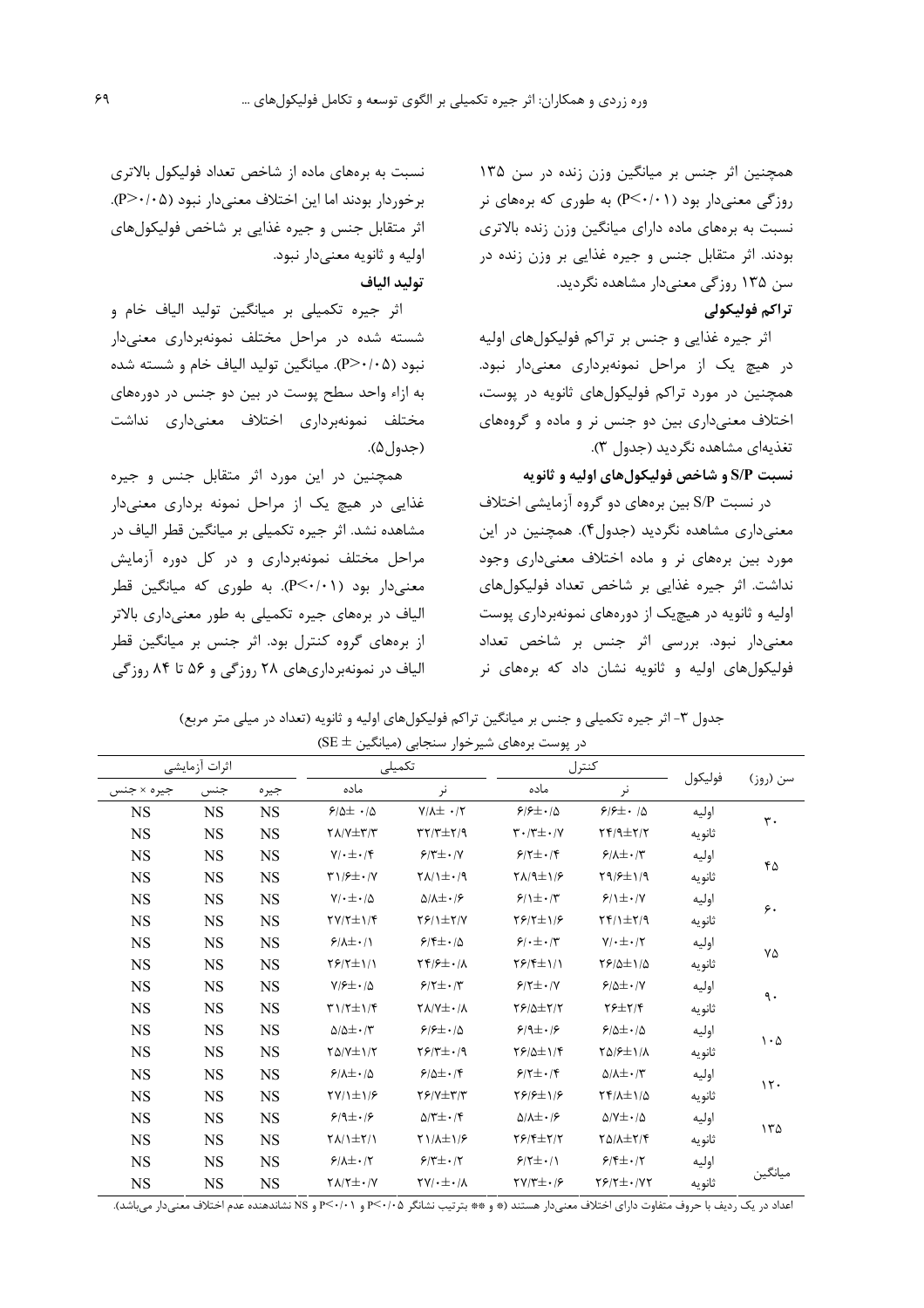|               |           |           |                                                     | در پوست برەھای شیرخوارسنجابی (میانگین ± SE)         |                                                                |                                                  |              |                                 |
|---------------|-----------|-----------|-----------------------------------------------------|-----------------------------------------------------|----------------------------------------------------------------|--------------------------------------------------|--------------|---------------------------------|
| اثرات آزمايشى |           |           | تكميلى                                              |                                                     | كنترل                                                          |                                                  |              |                                 |
| جيره×جنس      | جنس       | جيره      | ماده                                                | نر                                                  | ماده                                                           | نر                                               | عنوان        | سن (روز)                        |
| NS            | <b>NS</b> | <b>NS</b> | $f/f \pm 1/f$                                       | $f/\iota \pm \iota/\iota$                           | $\mathfrak{f}/\mathfrak{f}\pm\cdot/\mathfrak{f}$               | $\mathfrak{f}/\cdot\pm\cdot/\mathfrak{f}$        | $(S/P)$ نسبت |                                 |
| $_{\rm NS}$   | <b>NS</b> | <b>NS</b> | <b>\A/F±٢/.</b>                                     | $\frac{1}{2}$                                       | $19/7 \pm 1/7$                                                 | $1Y/\lambda \pm 1/\mathfrak{f}$                  | شاخص اوليه   | $\mathbf{r}$ .                  |
| <b>NS</b>     | NS        | <b>NS</b> | $\lambda \Upsilon / \lambda \pm \lambda \Delta / 8$ | $\lambda$ 9/1 $\pm$ 17/٣                            | $\lambda\lambda/\lambda\pm\beta/\mathfrak{f}$                  | Y1/9E/5                                          | شاخص ثانويه  |                                 |
| NS            | <b>NS</b> | <b>NS</b> | $f/\Delta \pm \cdot$                                | $f/\sqrt{2}$ + $\sqrt{2}$                           | $Y/Y \pm Y'$                                                   | $f/f \pm 1/f$                                    | $(S/P)$ نسبت |                                 |
| <b>NS</b>     | NS        | <b>NS</b> | $Y \cdot / Y \pm \cdot / Y$                         | $\lambda/\cdot\pm\cdot/\lambda$                     | $1\lambda/T\pm\cdot$ /9                                        | $19/4 \pm 1/4$                                   | شاخص اوليه   | ۴۵                              |
| <b>NS</b>     | NS        | <b>NS</b> | $91/F \pm 1/9$                                      | $\lambda \Upsilon / \cdot \pm \mathfrak{S} / \cdot$ | $\lambda$ ۶/۳ $\pm$ ۶/۹                                        | $\lambda\Delta/\lambda\pm\lambda$                | شاخص ثانويه  |                                 |
| NS            | NS        | <b>NS</b> | $\Upsilon/9\pm\cdot/\Upsilon$                       | $f/\Delta \pm \cdot 7$                              | $f/f \pm \cdot / \tau$                                         | $f/\cdot \pm \cdot / \tau$                       | $(S/P)$ نسبت |                                 |
| <b>NS</b>     | <b>NS</b> | <b>NS</b> | $1\lambda/\Upsilon\pm1/\cdot\Delta$                 | $199 + 18$                                          | $\gamma \cdot \pm \cdot / \lambda$                             | $18/2 \pm 1/9$                                   | شاخص اوليه   | ۶.                              |
| <b>NS</b>     | NS        | <b>NS</b> | $Y\setminus\cdot\pm\tau/\setminus$                  | $Y\Delta/\Delta \pm 9/1$                            | $Yf/T \pm Y/\mathcal{F}$                                       | $54/5 \pm 1$                                     | شاخص ثانويه  |                                 |
| <b>NS</b>     | NS        | <b>NS</b> | $f/\Delta \pm \cdot 7$                              | $\Upsilon/\Upsilon \pm \cdot/\Upsilon$              | $f/f \pm 1.7$                                                  | $f/f \pm 1.7$                                    | $(S/P)$ نسبت |                                 |
| <b>NS</b>     | <b>NS</b> | <b>NS</b> | $19/7 \pm 17$                                       | $18/7 \pm 1/8$                                      | $1Y/T \pm 1/\Delta$                                            | $1Y/T \pm 1/T$                                   | شاخص اوليه   | ٧۵                              |
| <b>NS</b>     | <b>NS</b> | <b>NS</b> | $YY/1\pm Y/\cdot f$                                 | $55/7 \pm 9/9$                                      | $\lambda + \lambda/4$                                          | $Y \cdot   5 \pm 5   0$                          | شاخص ثانويه  |                                 |
| NS            | NS        | <b>NS</b> | $\mathcal{F}/\mathcal{F} \pm \cdot/\mathcal{F}$     | $f/\sqrt{2}$ + $/5$                                 | $\mathfrak{f}/\mathfrak{r}\pm\cdot$ /۲                         | $f(\cdot \pm \cdot)$                             | $(S/P)$ نسبت |                                 |
| <b>NS</b>     | NS        | <b>NS</b> | $\Upsilon \cdot / \Delta \pm \cdot / \Lambda$       | $11/7 \pm 1/5$                                      | $1Y/1 \pm 1/\Delta$                                            | $1Y/\tau \pm 1/Y$                                | شاخص اوليه   | ٩.                              |
| <b>NS</b>     | <b>NS</b> | <b>NS</b> | $\lambda \Delta \beta \pm \lambda/\mathfrak{f}$     | $\lambda\Delta/\cdot\pm\Delta/\mathcal{F}$          | $Yf/\Delta \pm 5/9$                                            | $FA/V \pm \Delta/\Delta$                         | شاخص ثانويه  |                                 |
| <b>NS</b>     | <b>NS</b> | <b>NS</b> | $Y/Y \pm Y'$                                        | $\mathbf{f}/\cdot \pm \cdot/\mathbf{f}'$            | $f/\sqrt{2}$ + $\cdot$ / $\tau$                                | $f/\Delta t$ . $/7$                              | $(S/P)$ نسبت |                                 |
| <b>NS</b>     | <b>NS</b> | <b>NS</b> | $18/7 \pm 19$                                       | $1Y/\sqrt{2}+\sqrt{2}$                              | $1\lambda/Y \pm 1/Y$                                           | $1Y/\lambda \pm 1/1$                             | شاخص اوليه   | $\mathcal{L} \cdot \mathcal{L}$ |
| <b>NS</b>     | NS        | <b>NS</b> | $Y$ ۶/۹ $\pm$ ۶/۵                                   | $V \cdot / \tilde{r} \pm \tilde{r} / \Lambda$       | $\lambda$ ۶/۵ $\pm$ ۲/۵                                        | $\lambda V/\sqrt[4]{\pm V/\gamma}$               | شاخص ثانويه  |                                 |
| NS            | <b>NS</b> | <b>NS</b> | $f(\cdot \pm \cdot)$                                | $f/\iota + \iota$                                   | $f/\tau \pm 1.7$                                               | $Y/Y \pm Y$                                      | $(S/P)$ نسبت |                                 |
| <b>NS</b>     | <b>NS</b> | <b>NS</b> | $1 \vee / 9 \pm 1 / 9$                              | $1V/f \pm 1/\lambda$                                | $Y/Y^{\pm}$ ./Y                                                | $1\Delta$ / $\epsilon$ $\pm$ $\cdot$ / $\Lambda$ | شاخص اوليه   | $\mathcal{N}$ .                 |
| <b>NS</b>     | <b>NS</b> | <b>NS</b> | $Y1/Y \pm Y/\Delta$                                 | $YY/Y \pm YY/Y$                                     | $Y\Delta/\lambda \pm \lambda/\eta$                             | $Yf Y \pm f/1$                                   | شاخص ثانويه  |                                 |
| <b>NS</b>     | <b>NS</b> | <b>NS</b> | $f/\sqrt{\pm} \cdot / \sqrt{r}$                     | $f/\frac{1}{2}$ ./                                  | $f(\cdot \pm \cdot)$                                           | $f/\sqrt{2}$ + $/7$                              | $(S/P)$ نسبت |                                 |
| $_{\rm NS}$   | <b>NS</b> | <b>NS</b> | $1\lambda/\Delta\pm1/\Upsilon$                      | $\frac{15}{15}$                                     | 18/1±1/49                                                      | 18/4±1/8                                         | شاخص اوليه   | ۱۳۵                             |
| <b>NS</b>     | <b>NS</b> | <b>NS</b> | $Y$ $/$ $Y$ $\pm$ $Y$                               | $\Delta\lambda$ /9 $\pm\Delta$ /٣                   | $Y \Lambda / \lambda \pm \Lambda / \cdot \Delta$               | Yf/9H/Y/Y                                        | شاخص ثانويه  |                                 |
| <b>NS</b>     | NS        | <b>NS</b> | $f/\sqrt{\pm} \cdot / \sqrt{\pi}$                   | $f/\tau \pm 1$                                      | $f/f \pm 1$                                                    | $f/\Delta \pm 1/\Delta$                          | $(S/P)$ نسبت |                                 |
| <b>NS</b>     | <b>NS</b> | <b>NS</b> | $1\lambda/\tau\pm\cdot$                             | $1Y/f \pm 1$ .                                      | $\gamma$                                                       | $\gamma$                                         | شاخص اوليه   | ىيانگين                         |
| $_{\rm NS}$   | <b>NS</b> | <b>NS</b> | $Y9/\sqrt{\pm 1}$                                   | $Yf/\lambda \pm \Upsilon/\cdot$                     | $\lambda \cdot   \mathfrak{k} \pm \mathfrak{k} / \mathfrak{k}$ | $YY/F \pm Y/\Delta$                              | شاخص ثانويه  |                                 |

جدول ۴- اثر جیره تکمیلی و جنس بر نسبت فولیکولهای ثانویه به اولیه (S/P) و شاخص فولیکولی (شاخص)

اعداد در یک ردیف با حروف متفاوت دارای اختلاف معنیدار هستند (\* و \*\* بترتیب نشانگر ۴٬۰۱۵ و ۴٬۰۱۰ و RS نشاندهنده عدم اختلاف معنیدار می,اشد).

جدول ۵– اثر جیره تکمیلی و جنس بر تولید الیاف (میلی گرم در سانتیمتر مربع پوست در روز) و قطر آن (میکرون)  $\left( \text{SE} \pm \right)$ در برههای شیرخوار سنجابی (میانگین

| اثرات آزمايشى |            | تكميلى     |                                                                                | كنترل                                                               |                                                                                   |                                                         |           |                        |
|---------------|------------|------------|--------------------------------------------------------------------------------|---------------------------------------------------------------------|-----------------------------------------------------------------------------------|---------------------------------------------------------|-----------|------------------------|
| جيره×جنس      | جنس        | جيره       | ماده                                                                           | نر                                                                  | ماده                                                                              | نر                                                      | عنوان     | سن (روز)               |
| <b>NS</b>     | <b>NS</b>  | <b>NS</b>  | $\cdot$ /۴۲۲ $\pm$ $\cdot$ / $\cdot$ 9                                         | $.991Y \pm .99$                                                     | $.7949 \pm .7$                                                                    | $\cdot$ /095 $\pm$ $\cdot$ / $\cdot$ $\wedge$           | الياف خام |                        |
| <b>NS</b>     | <b>NS</b>  | <b>NS</b>  | $\cdot$ /٣ $\lambda$ ۶ $\pm$ $\cdot$ / $\cdot$ $\Delta$                        | $\cdot$ /۴۳۱ $\pm$ $\cdot$ / $\cdot$ Y                              | $\cdot$ /٢٩٧ $\pm$ $\cdot$ / $\cdot$ ۴                                            | $\cdot$ /۴۲ $\pm$ $\cdot$ / $\cdot$ ۳                   | شسته شده  | ۲۸-۵۶                  |
| <b>NS</b>     | $\ast\ast$ | $\ast\ast$ | $\mathbf{r} \cdot (\mathbf{r} + \mathbf{r})$                                   | $\Gamma$ 1/ $\cdot$ $\Delta \pm \Gamma/\Gamma^a$                    | $\gamma_{\Delta}/\cdot\overline{\gamma}_{\pm}\cdot\overline{\gamma}^{\mathrm{b}}$ | $Y$ $9/14$ $Y$ <sup>b</sup>                             | قطر الياف |                        |
| NS            | <b>NS</b>  | <b>NS</b>  | $\cdot$ / $\Delta$ ۳۳ $\pm$ $\cdot$ / $\cdot$ $\Delta$                         | $.7977 \pm .7$                                                      | $\cdot$ / $\mathcal{S}\cdot\Delta\pm\cdot$ / $\cdot$ $\wedge$                     | $\cdot$ /۴۹۲ $\pm$ ۰/۰۵                                 | الياف خام |                        |
| <b>NS</b>     | <b>NS</b>  | <b>NS</b>  | $\cdot$ /٣٧٣ $\pm$ $\cdot$ / $\cdot$ Y                                         | $\cdot$ /۴۹۷ $\pm$ ۰/۰۵                                             | $\cdot$ /٣٩٩ $\pm$ $\cdot$ / $\cdot$ ۵                                            | $\cdot$ /۴ $\lambda$ $\cdot \pm$ $\cdot$ /۱             | شسته شده  | $\Delta 5 - \Lambda 5$ |
| <b>NS</b>     | $\ast\ast$ | <b>NS</b>  | $\mathbf{r} \cdot (\mathbf{r} + \mathbf{r})$                                   | $\Gamma$ 1/4 $\Gamma \pm \Gamma$ / $\cdot \Delta^a$                 | $\gamma_{\Delta}/9$ ۴ $\pm$ ./ $\Lambda^{b}$                                      | $Y$ $Y$ $Y$ $Y$ $\pm$ $Y$ $Y$ <sup><math>b</math></sup> | قطر الياف |                        |
| <b>NS</b>     | <b>NS</b>  | <b>NS</b>  | $.4017 \pm .1.9$                                                               | $\cdot$ / $\Delta$ $\uparrow$ $\pm$ $\cdot$ / $\circ$               | $\cdot$ /۴۷۵± $\cdot$ /۰۳                                                         | $\cdot$ /۴۷ $\cdot \pm \cdot$ / $\cdot$ ۲               | الباف خام |                        |
| <b>NS</b>     | <b>NS</b>  | <b>NS</b>  | $\cdot$ /۴۲۶ $\pm$ $\cdot$ / $\cdot$ ۳۸                                        | $\cdot$ /٣۵٧ $\pm$ $\cdot$ / $\cdot$ ۶                              | $\cdot$ /٣١٨ $\pm$ $\cdot$ / $\cdot$ ٣                                            | $\cdot$ /٣۴٣ $\pm$ $\cdot$ / $\cdot$ $\Delta$           | شسته شده  | $117 - 117$            |
| **            | $\ast\ast$ | $\ast\ast$ | $\mathbf{r} \cdot \mathbf{r} + \mathbf{r} \cdot \mathbf{r}$                    | $\mathbf{r}\mathbf{r}/\mathbf{v}\mathbf{r}$                         | $\Upsilon V/\Upsilon \Upsilon \pm 1/\Upsilon^c$                                   | $\gamma$                                                | قطر الياف |                        |
| NS            | <b>NS</b>  | <b>NS</b>  | $\cdot$ / $\circ$ $\uparrow$ $\downarrow$ $\circ$ $\downarrow$ $\circ$ $\circ$ | $\cdot$ / $\times$ $\uparrow$ $\pm$ $\cdot$ / $\cdot$ $\uptriangle$ | $\cdot$ / $\circ$ Y۳ $\pm$ $\cdot$ / $\cdot$ $\wedge$                             | $\cdot$ / $\Delta$ ۲۲ $\pm$ $\cdot$ / $\cdot$ ۳         | الباف خام |                        |
| <b>NS</b>     | <b>NS</b>  | <b>NS</b>  | $\cdot$ /۴۴۵ $\pm$ $\cdot$ / $\cdot$ ۵                                         | $\cdot$ /۴۹۷±۰/۰۶                                                   | $\cdot$ /٣۶۴ $\pm$ $\cdot$ / $\cdot$ ۲                                            | $\cdot$ /۴۲۷±۰/ $\cdot$ ۵                               | شسته شده  | ميانگين                |
| NS.           | $\ast\ast$ | <b>NS</b>  | $\mathbf{r} \cdot \mathbf{r} \cdot \mathbf{r}$                                 | $\Gamma$ 1/91 $\pm$ 1/19 <sup>a</sup>                               | $Y5/55 \pm 1.55$                                                                  | $Y$ ۶/۷۷ $\pm$ ۰/۹۶ <sup>b</sup>                        | قطر الياف |                        |

اعداد در یک ردیف با حروف متفاوت دارای اختلاف معنیدار هستند (\* و \*\* بترتیب نشانگر P<-/·۵ و P<-/·۱ و SN بشاندهنده عدم اختلاف معنیدار می باشد).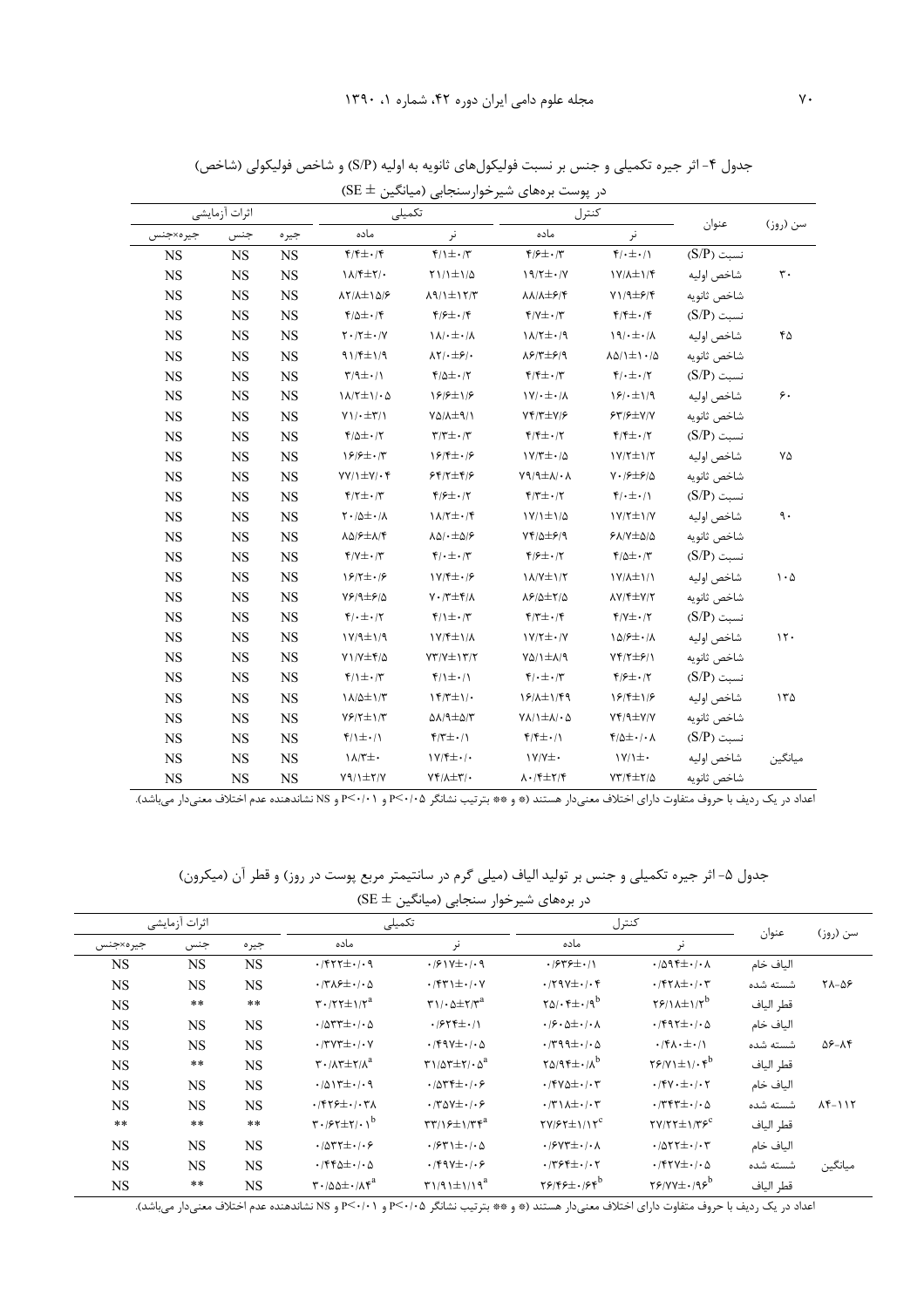معنی دار بود (P<۰/۰۱). اثر متقابل جنس و جیره غذایی بر میانگین قطر الیاف تنها در ۵۶ تا ۸۴ روزگی معنی دار  $(P<\cdot/\cdot\,)$  بود

## ىحث

## خوراک مصرفی و تغییرات وزن زنده

در آزمایش حاضر برههای نر و ماده در هر گروه غذایی به دلیل محدودیت امکانات به طور گروهی و با دسترسی آزاد به مواد خوراکی تغذیه شدند و لذا امکان بررسی آماری میزان مصرف ماده خشک برگ یونجه و كنسانتره فراهم نگرديد. با اين حال نتايج به دست آمده نشان مے،دھد که میانگین ماده خشک مصرفی برمھای جیره تکمیلی نسبت به جیره کنترل بیشتر بوده است. به دلیل مصرف ماده خشک بیشتر، برههای نر در گروه جیره تکمیلی نسبت به برههای گروه کنترل از افزایش وزن بیشتری برخوردار بودند که این میتواند نشانگر بهبود شرایط تغذیهای آنها در اثر تأمین مواد حاوی نشاسته بالا باشد. زیرا در این صورت منابع لازم برای افزایش نسبت اسید پروپیونیک تولیدی در شکمبه فراهم شده است که بخصوص در مراحل آخر رشد در بهبود آن (Perlo et al., 2008; Preziuso et al., مؤثر میباشد) (1999. افزایش غلظت انرژی جیره باعث افزایش تولید اسید پرویبونیک نسبت به سایر اسیدهای چرب فرار تولید شده در دستگاه گوارش، افزایش غلظت انسولین در پلاسمای خون، افزایش بازده استفاده از نیتروژن و انرژی و افزایش مصرف خوراک میشود تمامی این عوامل در افزایش وزن روزانه تأثیر مثبت دارند (Kianzad, 1993). محققین نتایج مشابه را در برههایی از نژادهای مختلف گوسفند (Hosseini et al., 2008; Karim et al., 2007; Mohammad Mustafa et al., (2008 و همچنین در گوسالههای پرواری Fraser & (Short, 1960 به دست آوردهاند.

## تراکم فولیکولی و نسبت S/P

در این آزمایش جیره غذایی تأثیر معنیداری بر تراکم فولیکولهای اولیه و ثانویه نداشت. بررسیهای مشابه در این مورد نتایج متفاوتی را گزارش کردهاند. در برخی از این گزارشات نشان داده شده است که سطوح تغذیه بالاتر از نگهداری بر تراکم فولیکولهای اولیه و

ثانويه موجود در پوست گوسفند بي¦ثر است، وليكن در مقابل سبب افزایش تراکم فولیکولهای ثانویه به طور معنیداری میگردد (Reis & Sahlu, 1994; Sumner & Bigham, 1993). سطح تغذيه بالاتر از متوسط باعث افزايش حجم سلولهاي تشكيل دهنده يياز فوليكول، کاهش تعداد سلولهای پیاز فولیکول و کاهش تقسیم میتوز صورت گرفته در سطح پیاز فولیکول میگردد (Wilson & Short, 1979). لذا به نظر می رسد که علت بیتأثیر بودن تغذیه بر تراکم فولیکولهای اولیه و ثانویه در آزمایش حاضر ناشی از همبستگی مثبت سطح تغذیه بالا با حجم فوليكول و همبستگي منفي حجم فوليكول با نسبت فولیکولی باشد.

بررسی تراکم فولیکولها با در نظر گرفتن وزن متابوليكي دامها يعنى شاخص تعداد فوليكول نشان داد که تغذیه بر شاخص تعداد فولیکولهای اولیه و ثانویه اثر معنیداری نداشت. این نشان میدهد که وزن زنده بالاتر در برههای تغذیه شده با جیره تکمیلی تأثیری بر تراکم فولیکولی نداشته است. در این آزمایش برمهای ماده دارای شاخص تعداد فولیکولهای اولیه و ثانویه بالاتری نسبت به برههای نر بودند اما از نظر آماری معنیدار نبود. با توجه به گزارش باتلر (Butler, 1981) که بیان کرد تعداد فولیکولهای اولیه در گوسفند کوریدال در ماده ها ۲۰ درصد بیشتر از نرها میباشد و با توجه به غیرمعنیدار بودن اثر جیره تکمیلی بر تراکم فولیکولهای ثانویه و اولیه، میتوان گفت که سرعت رشد بالاتر در نرها و در نتیجه افزایش سطح بدن آنها در مقایسه با برمهای ماده تأثیری بر شاخص تعداد فوليکولهای اوليه و ثانويه نداشته است.

تعدا كل فوليكول هاي ثانويه (S) به فوليكول هاي اوليه (P) يا نسبت S/P، مقياسي از تعداد بالقوه الياف پشم است که میتوانند تحت شرایط مطلوب ظاهر شوند (Saruhan et al., 2009). اثر تغذيه و جنس بر نسبت فولیکولهای ثانویه به اولیه در هیچیک از دورههای نمونهبرداری معنیدار نبود. این نتایج مشابه آنچه میباشد که در بررسی خصوصیات فولیکولی گوسفند زندی (Parmoon et al., 2000) به دست آمد. همچنین نتایج مشابهی در نژادهای بز با پوشش فصلی مانند بزهای تولیدکننده کشمیر Galbraith, 1998; Sumner)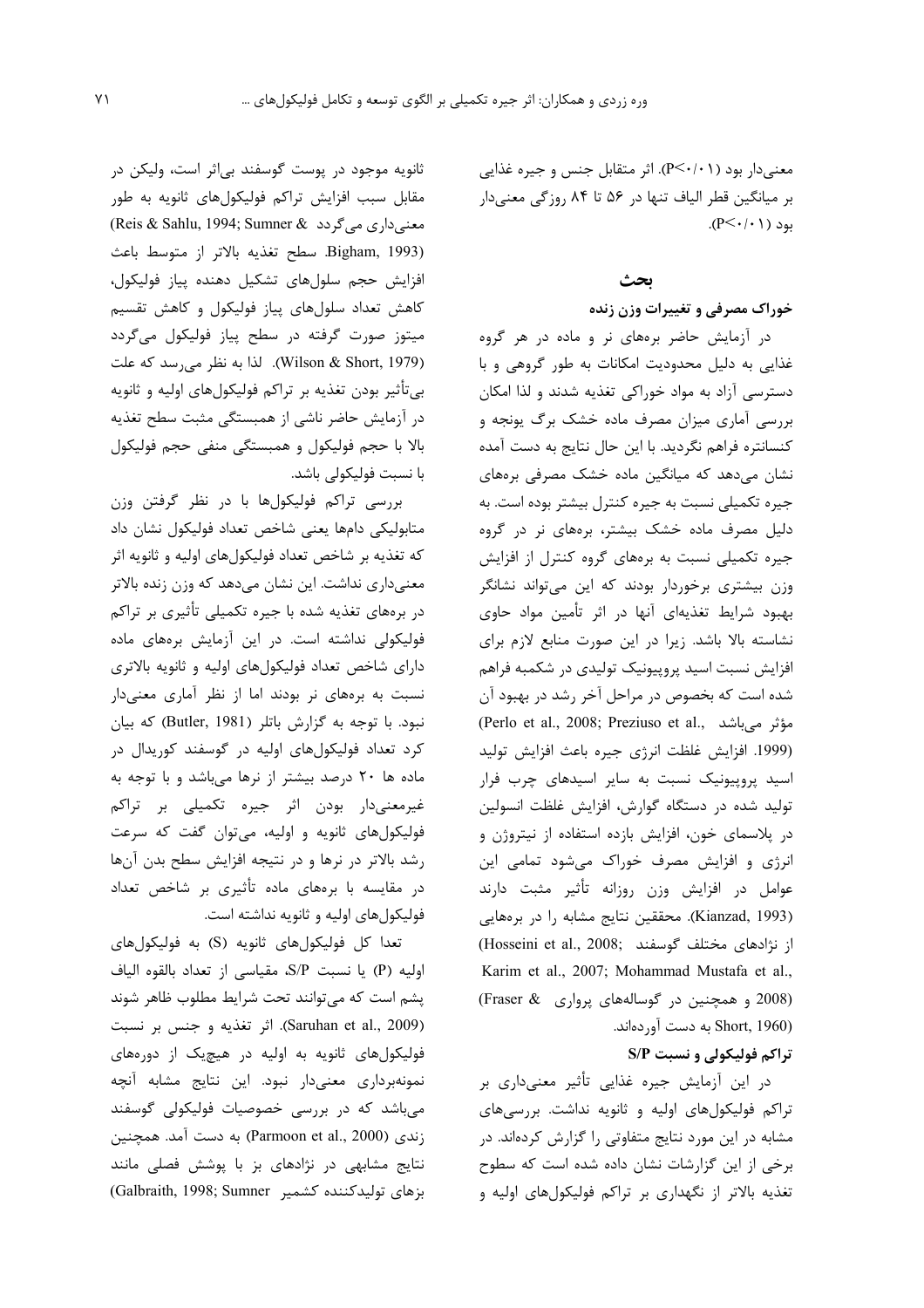رن در بزهای با پوشش & Bigham, 1993) دائم (بز آنقوره) به دست آمده است. الياف توليدي

میزان الیاف تولیدی در برمهای مورد استفاده در این .<br>آزمایش به صورت شسته شده و نشسته در هیچیک از مراحل نمونهبرداري تحت تأثير نوع تغذيه قرار نگرفت. این نتیجه نشان می۵هد که گوسفند سنجابی نسبت به تغییرات تغذیهای پاسخ مشابهی با بز مرغز Wilson & (Short, 1979 و بزهای تولیدکننده کشمیر دارد. در این آزمایش اختلاف جیرەهای غذایی از نظر میانگین پروتئین خام مصرفی معنیدار نبود و انرژی قابل متابولیسم مصرفی هم بالاتر از حد نگهداری بود لذا از آنجايي كه خصوصيات الياف فقط با سطح پروتئين تغيير مے کند (Reis & Sahlu, 1994) به نظر مے رسد که تأثیر .<br>غیرمعنے دار جیرہ به دلیل یکسان بودن پروتئین خام مصر في باشد.

برههای تغذیه شده با جیره تکمیلی نسبت به برههای گروه کنترل قطر الیاف بیشتری داشتند. این نتیجه حاکی از آن است که گوسفند سنجابی بر خلاف يز مرغوز (Wilson & Short, 1979) و يزهاي تولیدکننده کشمیر نسبت به تغییرات تغذیهای واکنش نشان مے،دهد. در آزمایش حاضر اختلاف جیرههای

## **REFERENCES**

- 1. Antonini, M., Gonzales, M. & Valbonesi, A. (2004). Relationship between age and postnatal skin follicular development in three types of South American domestic camelids. *Lives. Sci.* 90, 241-246.
- $2^{\circ}$ Butler, L. G. (1981). Effect of sex and Birth status on the wool follicle population in unselected Corridal sheep. Animal Production, 33, 67-70.
- 3. Darvishi, M., Souri, M. & Ansari, H. R. (2007). The pattern of after birth secondary follicle development in Markhoz goat breed. *Iranian J. Agric.*, 9, 1-10.
- 4. Dreyer, J. H. & Marin Cowits, G. (1976). Some observation on the skin histology and fiber characteristics of the Angora goats. S. Afr. J. Agric. Sci., 10, 477-500.
- 5. Fraser, A. S. & Short, B. F. (1960). The Biology of the Fleece. Melbourne, Australia: CSIRO.
- 6. Frazer, A. S. (1952). Growth of N-type fleece. Aust. J. Agric. Res., 3, 435-444.
- 7. Frazer, A. S. (1954). Development of the skin follicle population in Merino sheep. Aust. J. Agric. Res.,  $5(4)$ , 734-744.
- 8. Galbraith, H. (1998). Nutritional and hormonal regulation of hair follicle growth and development. In: Proceedings of the Nutrition Society. 57: 195-205.
- 9. Harris, P. M., Lee, J., Sinclair, B. R., Treloar, B. P. & Gurnsey, M. P. (1994). Effect of food intake on energy and protein in the skinof Romney sheep. Brit. J. Nut., 71, 647-660.
- 10. Hatcher, S. & Johnson, P. R. (2004). Optimizing genetic potential for wool production and quality through maternal nutrition AFBM net work conference. In: Proceedings of *contributed papers*.
- 11. Henderson, M. & Sabine, J. R. (1991). Secondary follicle development in Australian cashmere goats. Small Rumin. Res. 4, 349-363.
- 12. Hosseini, M., Akbari, M., Maheri, N. & Afshar mirzaei, A. (2008). Effect of different levels of diet on feed afficiency, Growth rate and Carcass characteristics of fattening Bahmaei lambs. J. Anim and Vet.  $Ad, 7(12), 1551-1554.$

غذایی از نظر میانگین پروتئین خام مصرفی معنیدار نبود و انرژی قابل متابولیسم مصرفی هم بالاتر از حد نگهداری بود، لذا برههای مورد استفاده پاسخ معنیداری را در زمینه تولید الیاف نشان نداده ولی قطر الیافشان افزایش پیدا کرد. اثر جنس بر قطر الیاف در کل دوره معنیدار نبود. دلیل تأثیر جنس بر قطر الیاف تولیدی گوسفند و بز، تفاوت جنس نر و ماده در هورمونهای جنسی گزارش شده است (John et al., 1993)، که موجب می گردد تا قطر الیاف تولیدی در جنس نر بیشتر باشد اما در آزمایش حاضر با توجه به این که برمها در طول دوره آزمایش در سن بلوغ قرار نداشتند، بنابراین در کل دوره تفاوت معنیداری بین دو جنس نر و ماده در اندازه قطر الياف مشاهده نشد.

## نتیجەگىرى كلى

نتائج این آزمایش نشان مے دھد که تغذیه تکمیلی در دوران شیرخوارگی بره سنجابی به طور مشابه سبب افزایش سرعت رشد در هر دو جنس نر و ماده مے گردد. در مقابل تغذیه تکمیلی در پس از یک ماهگی و در حالتی که ماده خشبی با ارزش در اختیار حیوان باشد هيچ اثر قابل ملاحظهاي بر آرايش فوليكولهاي اوليه و ثانویه و همچنین نسبت S/P در واحد سطح پوست در دوران شیرخوارگی ندارد.